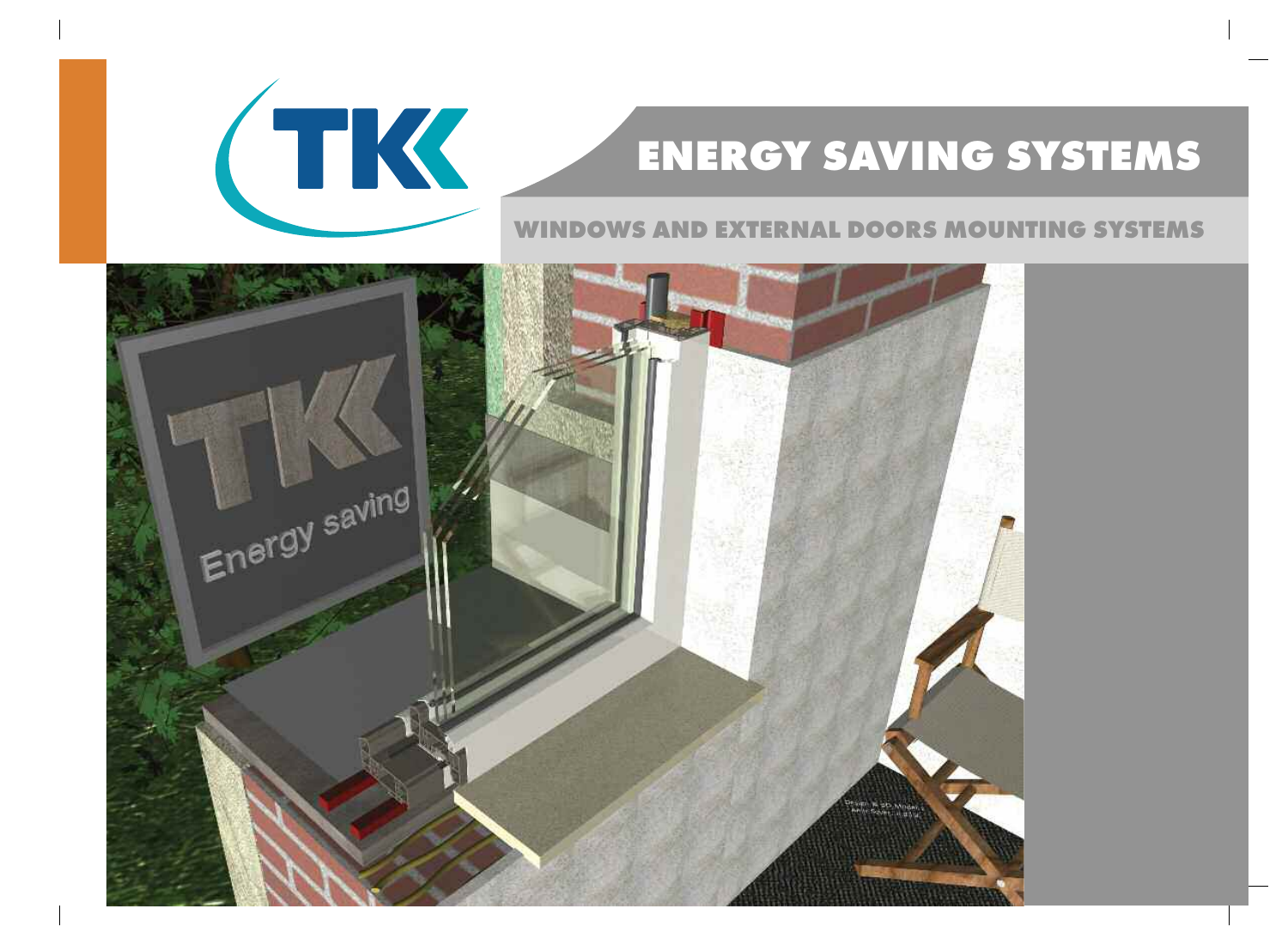#### WINDOWS AND EXTERNAL DOOR INSTALLATION

THE RULES ON EFFICIENT USE OF ENERGY IN BUILDINGS (Official Gazette of the RS No. 93/2008) prescribing a complete sealing of buildings in Slovenia have been in use since 2008. The Rules apply for both designing and the construction of new buildings and for the renovation of the existing ones. They also apply for all the joints, wall openings and final joints between windows, doors and walls. The Rules are intended to additionally reduce the need for energy as well as damage on facilities. Joint tightness represents a weak point in construction physics and is also the cause for unwanted and hardly controlled losses of heat and damage due to dampness. Classic mounting systems including sealing with nothing but polyurethane foam are no longer sufficient as thermal bridges are formed at the joints. With the development of contemporary thermal-insulation windows with minimum air permeability the attention has been drawn to how properly install these windows into the walls. Unfortunately, the Rules on Efficient Use of Energy in Buildings do not contain the exact mounting instructions. Instead, the installation guideline issued by RAL Gutegemeinschaft Fenster und Haustüren e. V. in 2006 can be used. The guideline contains the basis for proper mounting of windows, doors and the corresponding mounting frames, and is as such a practical guide for architects, planners, foremen and fitters.

#### In relation to water permeability and vapour tightness the basic principle of »INSIDE TIGHTER THAN OUTSIDE« should be followed.

The external sealing should represent a barrier for wind and rain and has to be vapour permeable. On the contrary, the interior sealing has to allow the air flow and has to be vapour tight to such an extent that vapour is not formed at the external sealing. Vapour permeability is defined with Sd value, indicating how thick the air layer has to be in order to achieve the same vapour tightness. In sealing tapes this value is indicated, while in foams it depends on their thickness. It is calculated by multiplying the layer thickness by the factor for vapour tightness and corresponds to del 4  $\mu \ge$ 2500 as stipulated by standard DIN 4108. If the layer is 10mm thick, we achieve vapour tightness of 25m.

#### **SEALING SYSTEMS**

There are different ways, tested in practice, of how to professionally seal the final joints between window and door frames. Some new systems have also been developed for special situations and requirements in relation to sealing. Basic suitability of the system has to be planned for each individual case, while newer systems call for special attention in terms of respecting their characteristics. Nevertheless, the decision on which system to choose depends on the individual and on the materials we are sealing.

| WINDOW AND EXITENTAL DOOR MOUNTING | <b>EXTERNAL</b><br><b>SEALING</b><br><b>TEKATRAK WINFLEX</b><br><b>OUTSIDE</b> | <b>INTERMIDIATE</b><br><b>SEALING</b><br><b>TEKAPUR</b><br>PU FOAM | <b>INTERIOR</b><br><b>SEALING</b><br><b>TEKATRAK WINFLEX</b><br><b>INSIDE</b>                       |
|------------------------------------|--------------------------------------------------------------------------------|--------------------------------------------------------------------|-----------------------------------------------------------------------------------------------------|
|                                    | <b>TEKATRAK WINFLEX</b><br><b>OUTSIDE</b>                                      | <b>TEKAPUR</b><br>PU FOAM                                          | TEKAFLEX MS 15 or<br><b>TEKADOM ACRYLIC SEALANT PROFI or</b><br><b>TEKASIL NEUTRAL PROFI</b>        |
|                                    | TEKAFLEX MS 15 or<br><b>TEKASIL NEUTRAL PROFI</b>                              | <b>TEKAPUR</b><br><b>PU FOAM</b>                                   | <b>TEKATRAK WINFLEX</b><br><b>INSIDE</b>                                                            |
|                                    | TEKAFLEX MS 15 or<br><b>TEKASIL NEUTRAL PROFI</b>                              | <b>TEKAPUR</b><br>PU FOAM                                          | <b>TEKAFLEX MS 15 or</b><br><b>TEKADOM ACRYLIC SEALANT PROFI or</b><br><b>TEKASIL NEUTRAL PROFI</b> |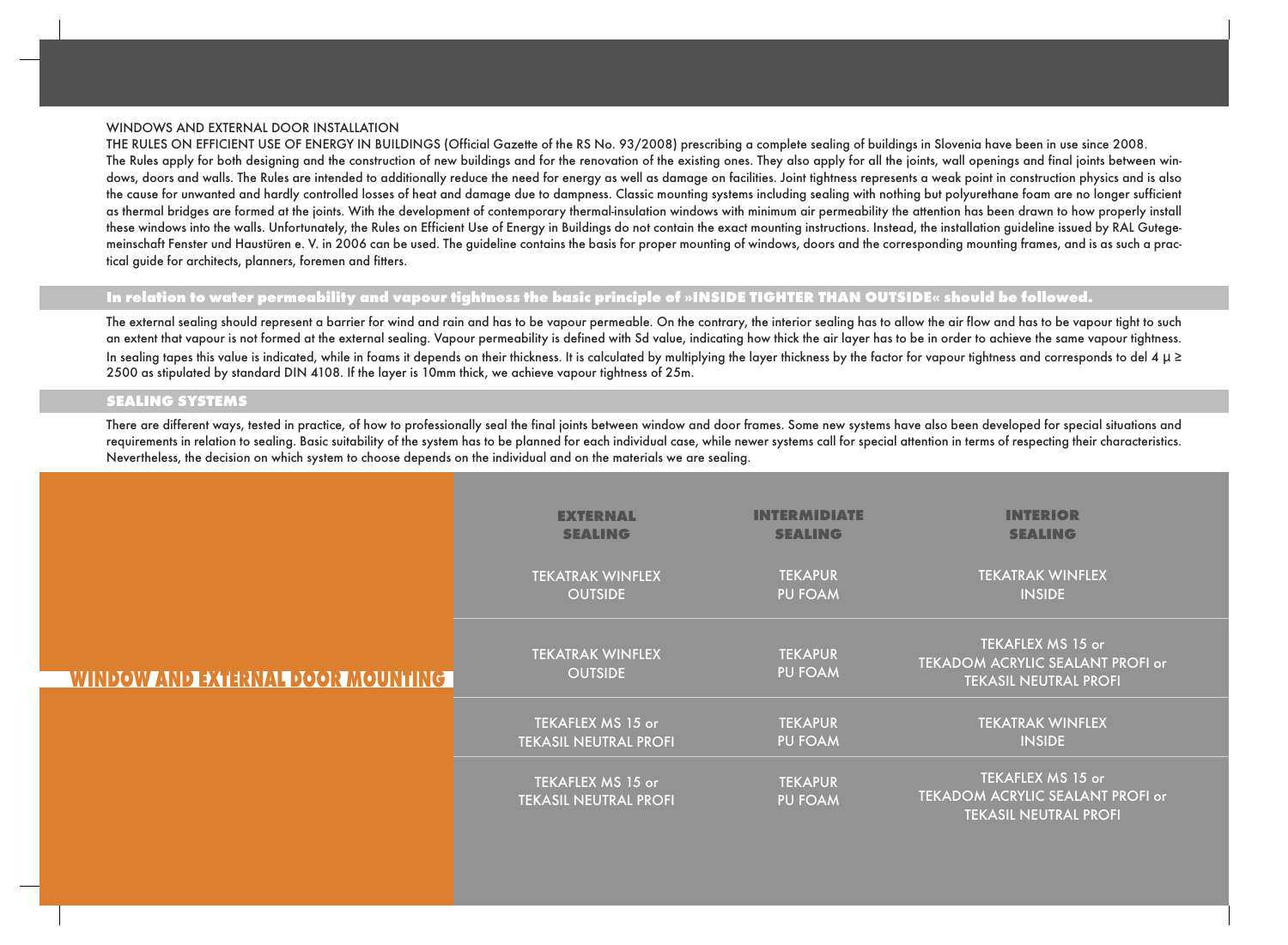### **SEALING TAPE OUTSIDE – SEALING TAPE INSIDE**

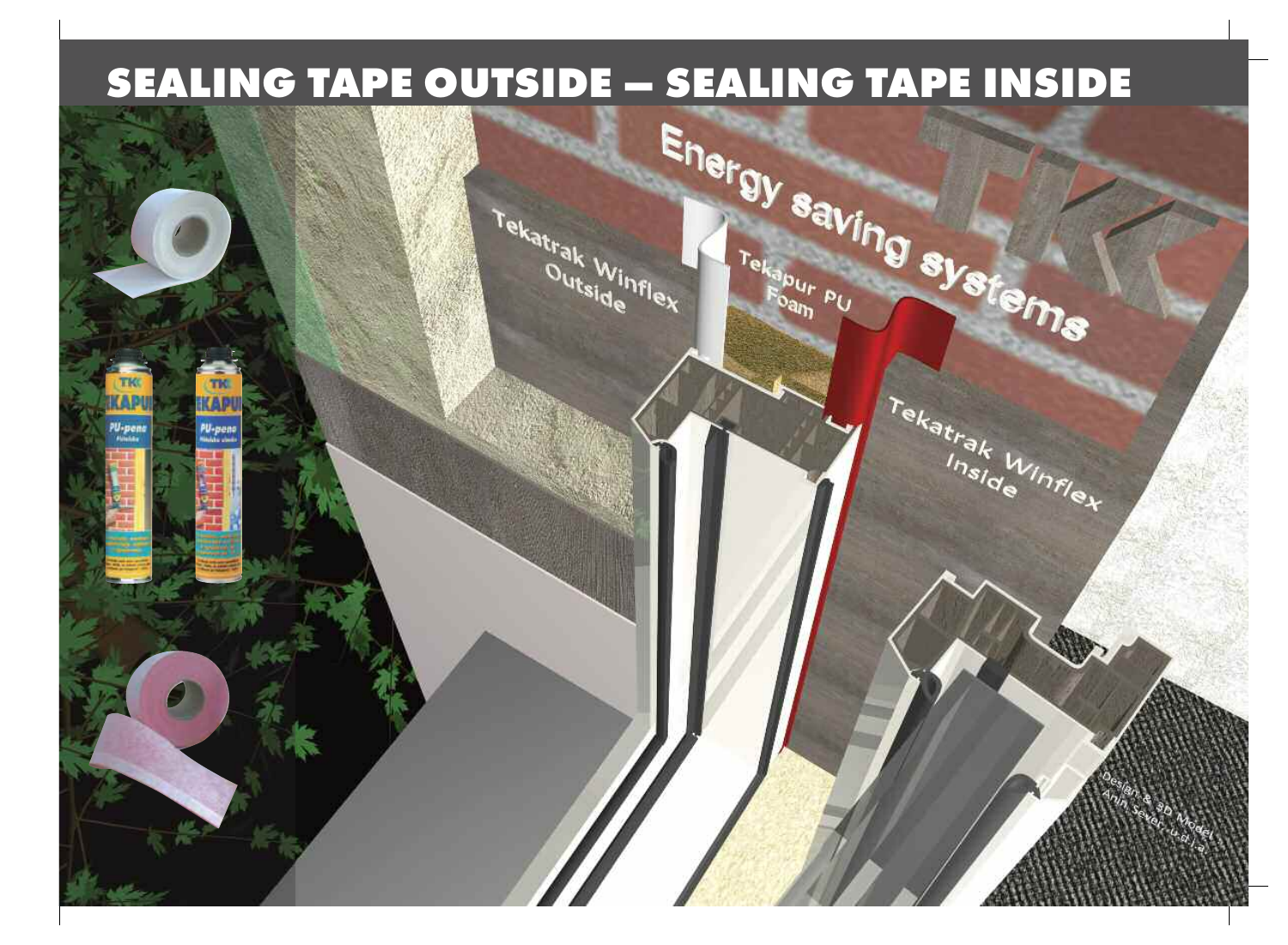### **SEALING TAPE OUTSIDE – SEALANT INSIDE**

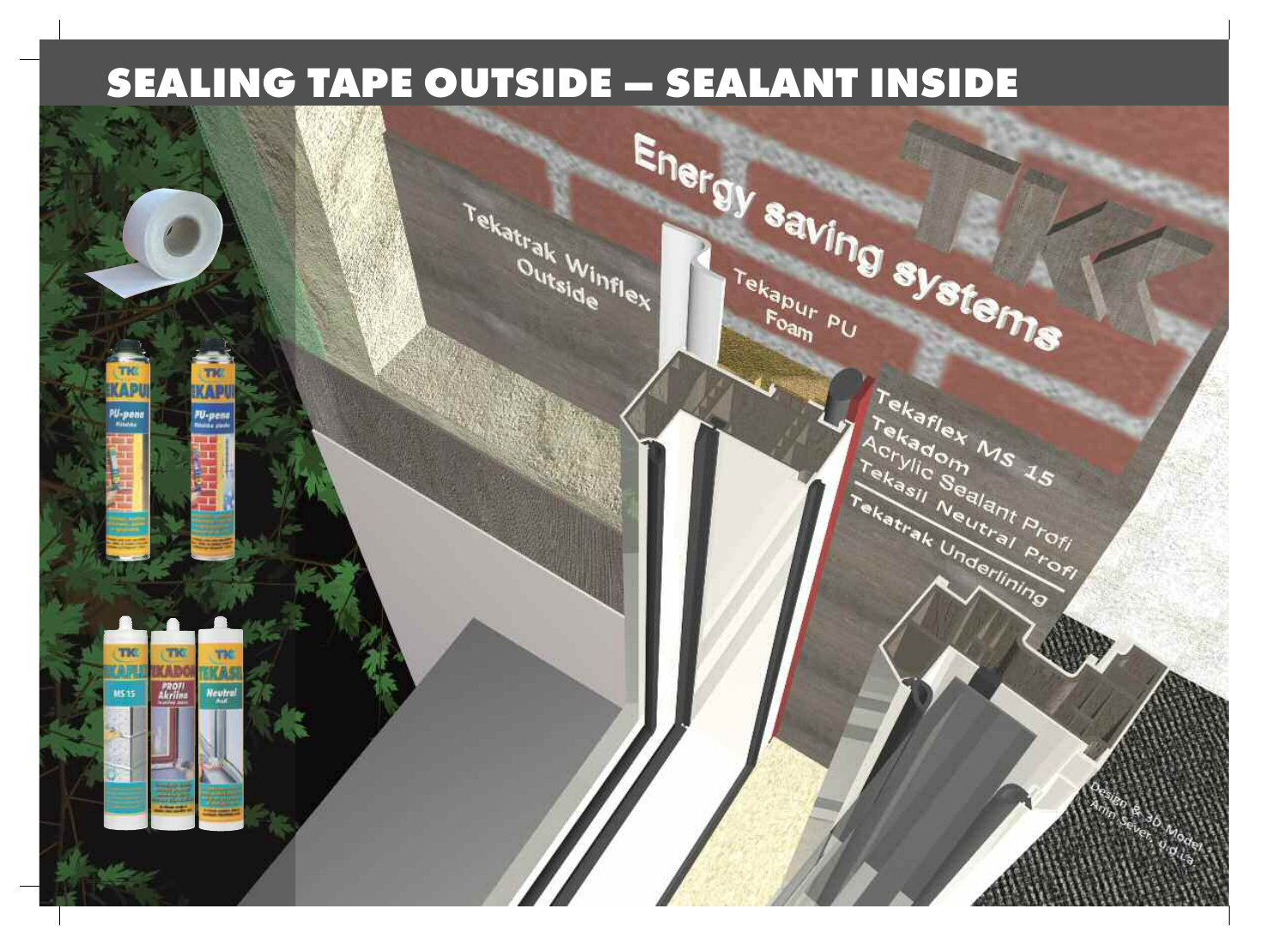### **SEALANT OUTSIDE – SEALING TAPE INSIDE**

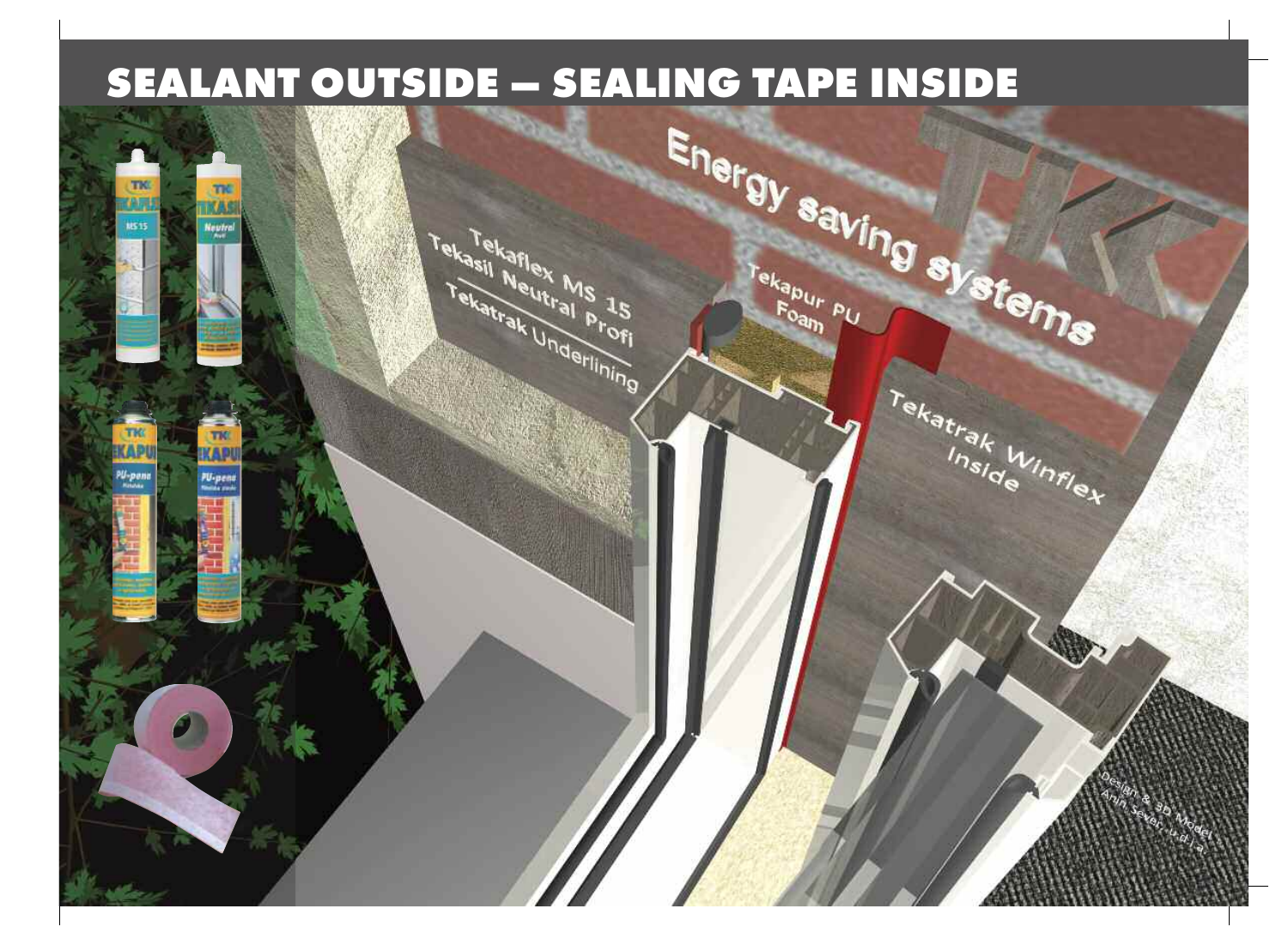### **SEALANT OUTSIDE – SEALANT INSIDE**

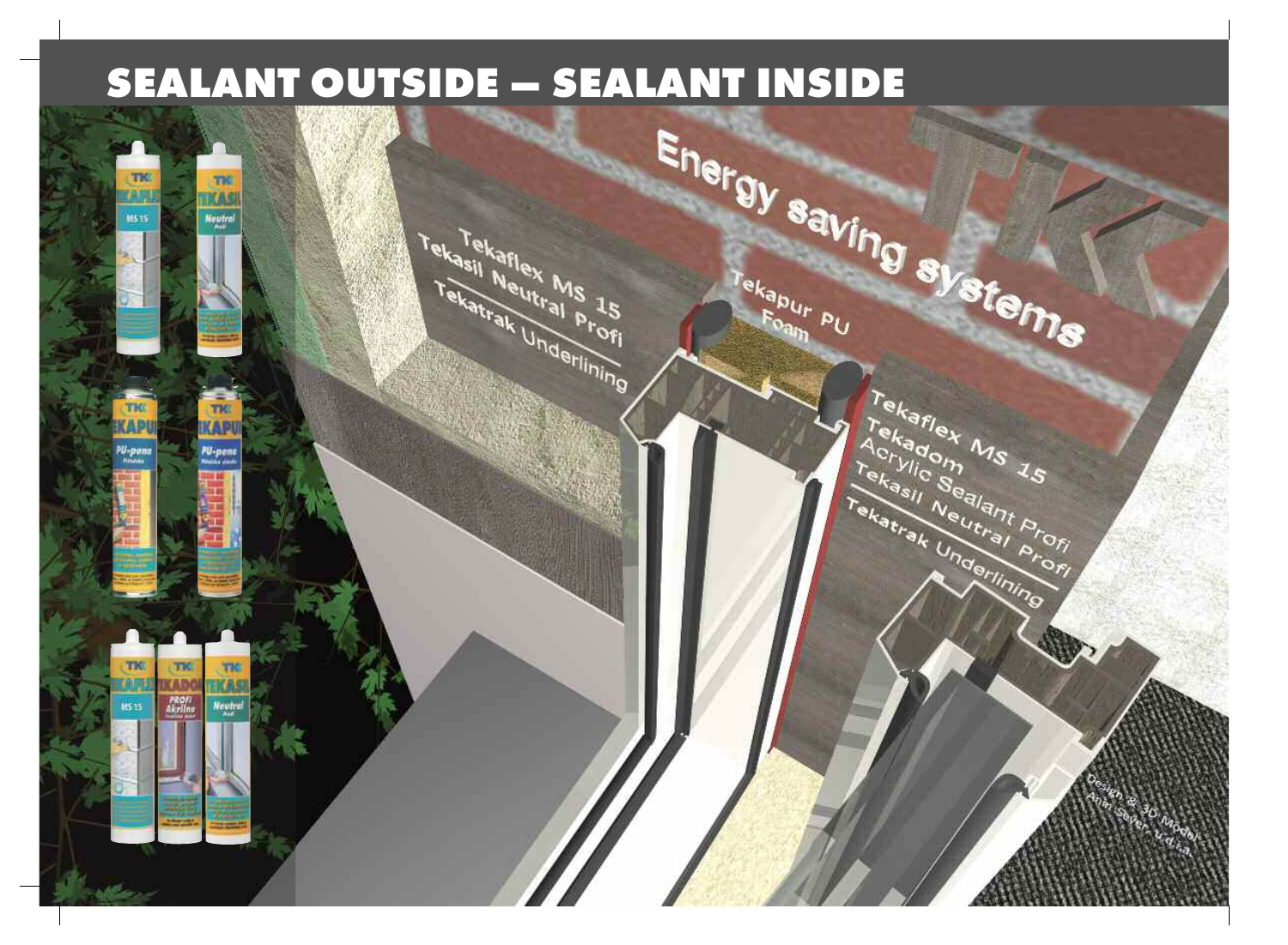### **TKK SEALANTS**

**TEKAFLEX MS 15** – is an elastic sealant with movement accommodation of 25% and good adhesive properties to most of construction materials; it can also be painted.

**TEKASIL NEUTRAL PROFI** is an elastic sealant with movement accommodation of 25% and good adhesive properties to most of construction materials.

**TEKADOM ACRYLIC SEALANT PROFI** – is a plastic and elastic sealant with movement accommodation up to 15%. It is suitable for internal sealing and can be painted.

In general, for external sealing we use sealants with movement accommodation of 25%. When using sealants with different movement accommodation the recommended joint width has to be changed. Due to lesser stress on the inside, for the same width, a sealant with movement accommodation of 15% can be used. Sealants must ALWAYS be used in combination with a nonabsorbent material - e.g. underlining material with closed cell film – **TEKATRAK UNDERLINING**.

### **TKK SEALING TAPES**

**TEKATRAK WINFLEX INSIDE** (red = vapour tight, Sd = 55m) and **TEKATRAK WINFLEX OUTSIDE** (white = vapour permeable,  $Sd = 0.1m$  – is a system for rapid and safe sealing of window joints: for vapour tightness on the inside and vapour permeability on the outside. Both tapes are elastic in every direction and are permanently resistant to any movement accommodation grade. Both sealing tapes can be plastered over and painted; therefore they can be very easily covered completely. A permanent and reliable joint can be achieved by applying a self-adhesive tape on the window frame side or by **TEKAFIKS BT** hand held adhesive, levelling out any rough surfaces, especially on the wall side.

**TEKAFIKS BT hand held adhesive** – for fixing **TEKATRAK** tapes onto porous materials. It can be used also on damp surfaces. The adhesive is odourless.

#### **TEKAPUR PU FOAM**

It completely fills the space between windows, doors and walls and ensures an excellent thermal and sound insulation. The following PU foams are available:

**TEKAPUR PU FOAM** – gun grade foam: for sealing, gluing, filling, insulating, installing and mounting. It enables a precise dosing and thus contributes to more economic use.

**TEKAPUR PU FOAM** – hand-held foam: for sealing, gluing, filling, insulating, installing and mounting.

**TEKAPUR PU FOAM** – gun grade winter foam: for sealing, gluing, filling, insulating, installing and mounting at temperatures to –10°C. It enables a precise dosing and thus contributes to more economic use.

**TEKAPUR PU FOAM** – hand-held winter foam: for sealing, gluing, filling, insulating, installing and mounting at temperatures to –10°C.

#### **REQUIRED WIDTH OF JOINTS WITH REGARD TO THE MATERIAL THE WINDOW FRAME IS MADE OF**

|                                         | Length of window frame<br>Length (m) |              |                                                   |              |                                                   |              |                  |  |  |
|-----------------------------------------|--------------------------------------|--------------|---------------------------------------------------|--------------|---------------------------------------------------|--------------|------------------|--|--|
| Material the window<br>frame is made of | Up to<br>1.5                         | Up to<br>2.5 | Up to<br>3.5                                      | Up to<br>4.5 | Up to<br>2.5                                      | Up to<br>3.5 | Up to<br>4.5     |  |  |
|                                         |                                      |              | The minimum joint width for frontal mounting (mm) |              | The minimum joint width for frontal mounting (mm) |              |                  |  |  |
| PVC - white                             | 10                                   | 15           | 20                                                | 25           | 10                                                | 10           | 15               |  |  |
| PVC, PMMA - dark                        | 15                                   | 20           | 25                                                | 30           | 10                                                | 15           | 20               |  |  |
| WOOD, METAL - light                     | 10                                   | 10           | 15                                                | 20           | 10                                                | 10           | 15 <sup>15</sup> |  |  |
| WOOD, METAL - dark                      | 10                                   | 15           | 20                                                | 25           | 10                                                | 10           | 15 <sup>15</sup> |  |  |
| ALUMINIUM - light                       | 10                                   | 10           | 15                                                | 20           | 10                                                | 10           | 15 <sup>15</sup> |  |  |
| ALUMINIUM - dark                        | 10                                   | 15           | 20                                                | 25           | 10 <sup>°</sup>                                   | 10           | 15 <sub>15</sub> |  |  |
| <b>WOOD</b>                             | 10                                   | 10           | 10                                                | 10           | 10                                                | 10           | 10               |  |  |

**Window and door frame sealing has a great effect on the efficient use of energy for thermal heating. Incorrect mounting of windows and doors can thus, besides significant heat losses, lead to damages resulting from vapour infiltration through the joint and wall. Consequently, the tightness of joints has to be ensured with the correct materials.**